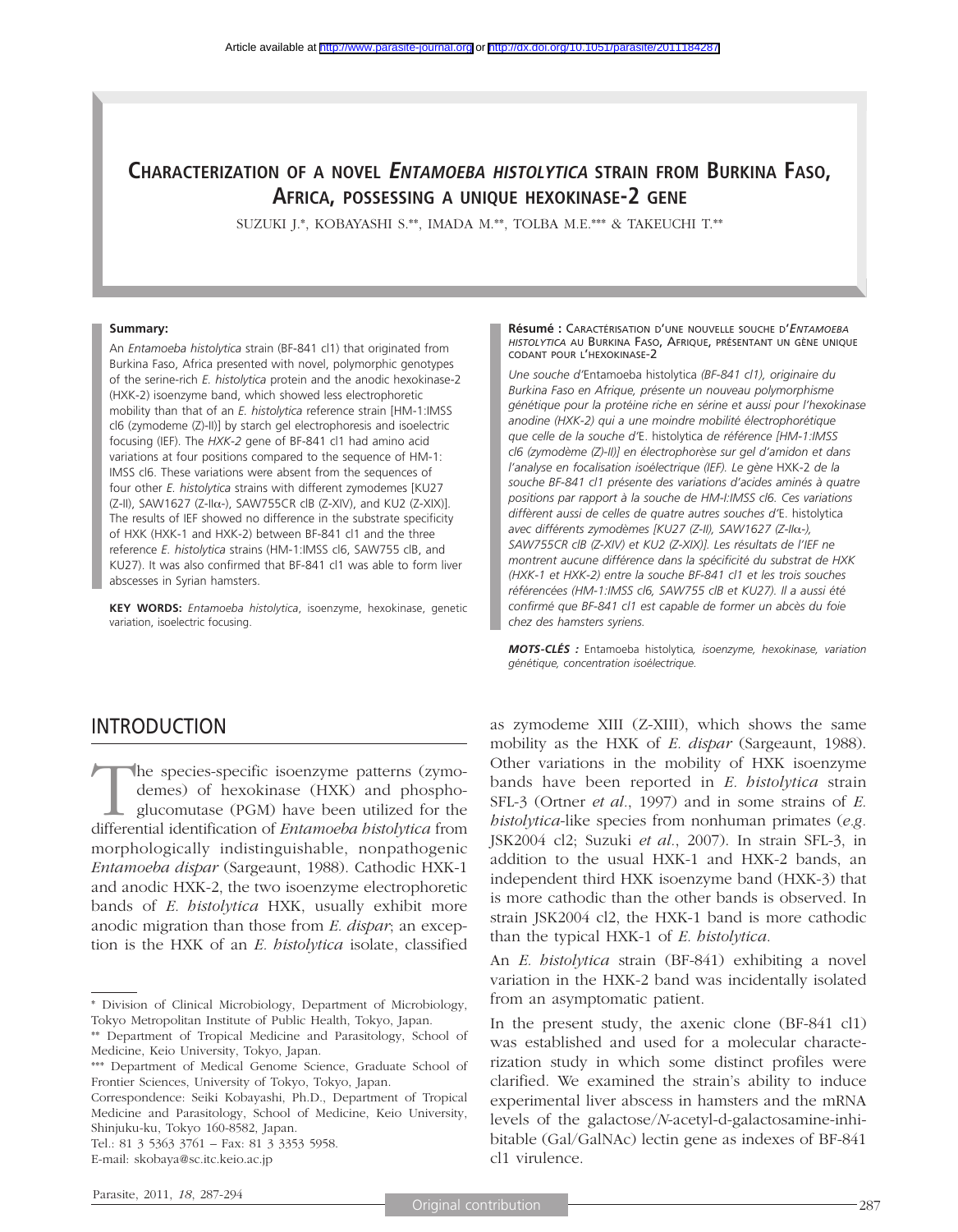## MATERIALS AND METHODS

### ISOLATE OF *E. HISTOLYTICA*, *E. DISPAR*, AND AN *E. HISTOLYTICA*-LIKE VARIANT

The BF-841 strain of *E. histolytica* was isolated from a Japanese patient who was infected with *E. histolytica* during a long-term stay in Burkina Faso, northwest Africa, for volunteer activity. The strain was cultured using Robinson's xenic culture medium (Robinson, 1968). The axenic strain was established from a monoxenic culture with viable *Crithidia fasciculata* (ReF-1:PRR, ATCC No. 50083) by the classical approach (Diamond, 1983) using YIMDHA-S medium (Suzuki *et al.*, 2008). The clone of BF-841 (BF-841 cl1) was obtained by the classical method (Gillin & Diamond, 1978). *E. histolytica* [HM-1:IMSS cl6 (Z-II, axenic clone), KU27 (Z-II, axenic strain; Aleyla *et al.*, 2010), SAW1627 (Z-IIα-,axenic strain; Razmjou *et al.*, 2006), SAW755CR clB (Z-XIV), KU2 (Z-XIX, axenic strain; Haghighi *et al.*, 2002)], the *E. histolytica*-like variant (for which Tachibana *et al.*, 2007 have proposed the name *Entamoeba nuttalli*) from nonhuman primates (JSK2004 cl2, axenic clone; Suzuki *et al.*, 2007), and *E. dispar* (AS 16 IR, axenic strain; Suzuki *et al.*, 2008) were used as references. HM-1:IMSS cl6, SAW755CR clB, and xenic SAW1627 were kindly supplied by the late Dr Louis S. Diamond (National Institute of Health) and by the late Dr Peter G. Sargeaunt (London School of Hygiene and Tropical Medicine), respectively. All these strains and clones of *Entamoeba* spp. were subcultured in YIMDHA-S medium for use in the present study.

### ISOENZYME ANALYSIS

Isoenzyme analyses were performed by starch gel electrophoresis (SGE) (Sargeaunt, 1988) and isoelectric focusing (IEF) using precast Novex® IEF gels (pH 3-7), Novex<sup>®</sup> IEF buffer systems, and XCell<sup>TM</sup> SureLock Mini-Cells (Invitrogen Co., Carlsbad City, CA, USA) to characterize the HXKs of the six strains of *Entamoeba* spp. [*E. histolytica*: HM-1:IMSS cl6, SAW755CR clB, KU27, and BF-841 cl1; *E. dispar*: AS 16 IR; *E. histolytica*-like variant (*E. nuttalli*): JSK2004 cl2]. For IEF, samples of the examined *Entamoeba* strains were first lysed with two freeze-thaw cycles following the addition of enzyme stabilizers, EDTA, dithiothreitol, and ε-aminocaproic acid, each to a final concentration of 1 mM. Next, the samples were loaded onto precast Novex® IEF gels under the conditions specified in the manufacturer's instructions. The HXK (glucokinase and mannokinase) activities of electrophoresed isoenzymes were visualized by production of formazan dye from the NADPH formed in a coupled glucose-6-phosphate dehydrogenase (G6PDH) reaction with each of the substrate mixtures for glucokinase (Sargeaunt, 1988) and mannokinase (Jelnes, 1971). The enzymes G6PDH XV (Cat. No. G6378) for the glucokinase and mannokinase assays, phosphomannose isomerase (MPI; Cat. No. P2621) and phosphoglucose isomerase (GPI; Cat. No. P5381) for the mannokinase assay were purchased from Sigma-Aldrich Co. (St. Louis, MO, USA). Mannokinase was also visualized in the glucokinase reaction mixture by using G6PDH II (Cat. No. T-51; Asahi Kasei Pharma Co., Chiyoda-ku, Tokyo, Japan), which has 33 % relative activity for lactonization from mannose-6-phosphate (M6P), as compared with that from G6P (100 %). In every IEF assay, the same amoeba lysates (six strains of three *Entamoeba* spp.) were used as samples, and the same volumes were applied for the comparison of HXK activity.

### PCR AND SEQUENCE ANALYSIS

The genomic DNA of BF-841 cl1 was isolated with the QIAamp® DNA Mini Kit (Qiagen GmbH, Hilden, Germany). PCR amplification of the template DNA was performed using previously reported primer sets targeting the small subunit ribosomal RNA (SSU rRNA) gene (Suzuki *et al.*, 2007), the nucleotide base sequences of two protein-coding genes [chitinase and the serine-rich *E. histolytica* protein (SREHP)], and the protein-noncoding locus 1-2 genes (Haghighi *et al.*, 2002). For the genetic analysis of a pathogenicity factor of *E. histolytica*, we performed PCR amplifications using original primer sets (four sets of Eh-LecF and Eh-LecR) (Table I) targeting the Gal/GalNAc lectin gene in six *E. histolytica* strains (Petri *et al.*, 1987; Ravdin *et al.*, 1982). ExTaq DNA polymerase (Takara Bio Inc., Shiga, Japan) was used in these PCR amplifications with the following cycle conditions: Taq activation at 94 °C for 3 min; 35 cycles of denaturation at 94 °C for 40 s, annealing at 50 °C (chitinase, SREHP, and locus 1-2) or 56 °C (SSU rRNA and Gal/GalNAc lectin) for 40 s, and extension at 72 °C for 1 min; and a final extension at 72 °C for 5 min. The genes for HXK, GPI, PGM, and malic enzyme (ME), which are utilized for the zymodeme assay, were also amplified and sequenced from five strains of *E. histolytica* that possess different zymodemes. The primers for genes *HXK*, *GPI* (Tachibana *et al.*, 2007), and *PGM* (Takano *et al.*, 2009) and the original EhME-F and EhME-R primers for the *ME* gene (shown in Table I) were used for the DNA amplification. The amplified *SREHP* and *GPI* genes were cloned using the QIAGEN PCR Cloning Kit (Qiagen GmbH, Hilden, Germany). In PCR amplifications targeting the *HXK*, *GPI*, *PGM*, and *ME* genes, LATaq DNA polymerase (Takara Bio Inc.) was used with the following cycle conditions: denaturation at 95 °C for 30 s, annealing at 58 °C for 30 s, and extension at 72 °C for 1 min.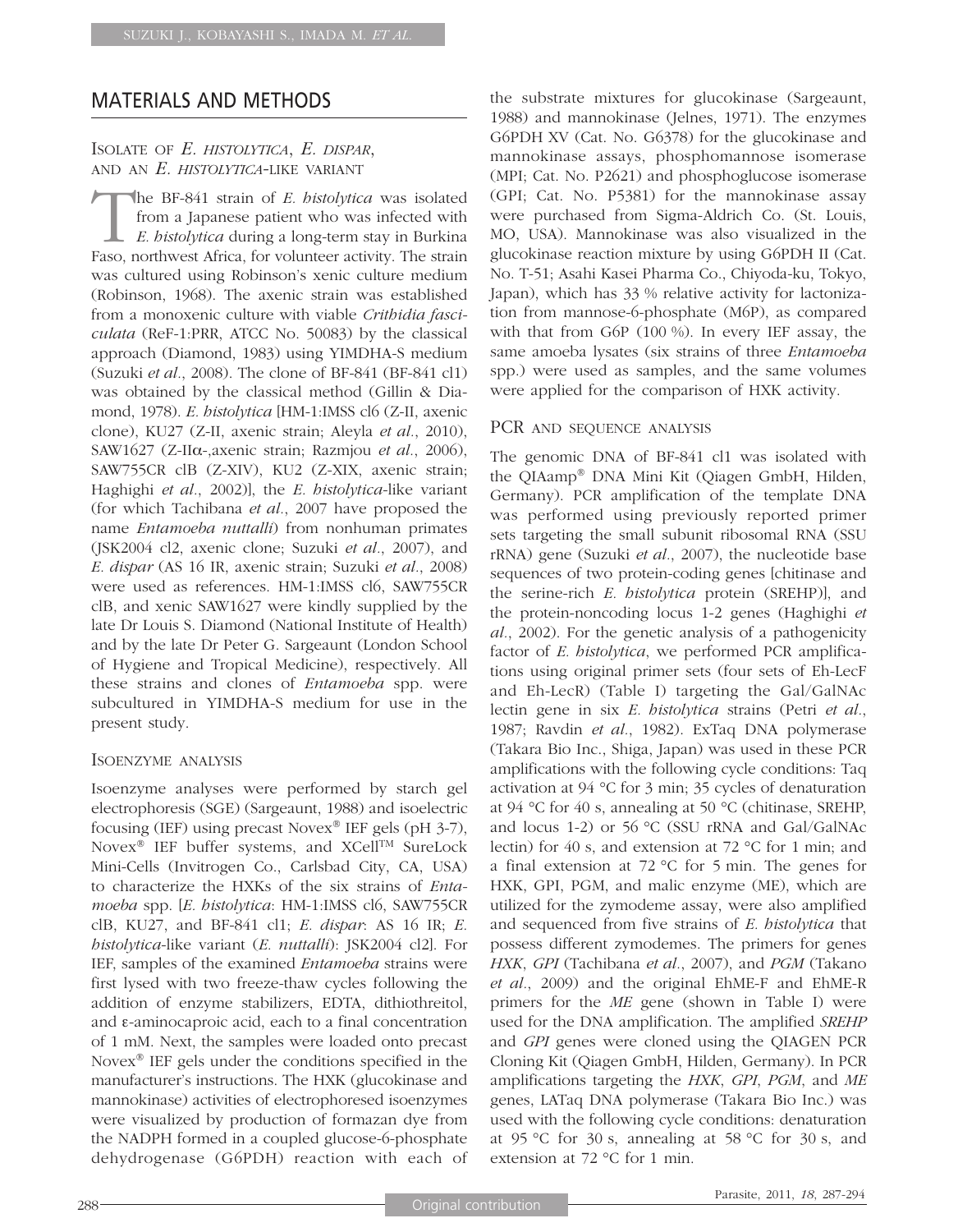|            | Primer name    |           | Primer sequence $(5'$ to $3')$  | <b>Position</b> | <b>Accession number</b> |  |  |
|------------|----------------|-----------|---------------------------------|-----------------|-------------------------|--|--|
| Gal/GalNAc | $Eh-Lec1F$     | (forward) | <b>ATTTTGGTATTATTTTATGCTTCA</b> | $7 - 30$        | XM 645442               |  |  |
|            | Eh-Lec1R       | (reverse) | <b>TGATGAAACAGATGATTTAAAG</b>   | 1065-1086       | XM 645442               |  |  |
|            | $Eh-Lec2F$     | (forward) | <b>ATCAGTAAATATGCAGGAAAAG</b>   | 925-946         | XM 645442               |  |  |
|            | $Eh-Lec2R$     | (reverse) | TTATCA ACATTA ATACATTTTGGA      | 1860-1883       | XM 645442               |  |  |
|            | $Eh-Lec3F$     | (forward) | <b>TGTATTAAAGTATCTCCATATGA</b>  | 1636-1658       | XM 645442               |  |  |
|            | $Eh-Lec$ 3 $R$ | (reverse) | <b>ATACTTCCAGAAGCATCACA</b>     | 2857-2876       | XM 645442               |  |  |
|            | $Eh-Lec4F$     | (forward) | <b>ATCAGATGACTTGTTCAGATG</b>    | 2681-2701       | XM 645442               |  |  |
|            | $Eh-Lec4R$     | (reverse) | <b>TGAAATTAGCATTTGTGGCA</b>     | 3598-3617       | XM 645442               |  |  |
| ME         | EhME-F         | (forward) | <b>ATGGCACAATTAAAAGCAGA</b>     | $1 - 20$        | NW 001914864            |  |  |
|            | EhME-R         | (reverse) | <b>TAATAGCATAAGCAAGACACT</b>    | 1424-1444       | NW 001914864            |  |  |

Table I. – Oligonucleotide primers used for PCR assays targeting galactose/*N*-acetyl-d-galactosamine-inhibitable (Gal/GalNAc) lectin and malic enzyme (ME) genes of *Entamoeba histolytica*.

All PCR products from the examined *E. histolytica* strains were sequenced using the ABI Prism BigDye Terminator v3.1 Cycle Sequencing Ready Reaction Kit (Applied Biosystems, Foster City, CA, USA) and an ABI PRISM 3130 Genetic Analyzer.

#### MRNA LEVELS OF *E. HISTOLYTICA* ADHESIN

For the comparison of expression levels of adhesin (Gal/GalNAc lectin) mRNA among four *E. histolytica* strains (BF-841 cl1, HM-1:IMSS cl6, SAW1627, and KU2), real-time (RT) PCR was carried out. After three days of culture, floating amoebae and cell debris were removed by gentle decanting of the culture supernatant, and the amoebae of each strain adhering to the glass walls were used as samples for mRNA isolation. The amoebae were resuspended in fresh YIMDHA-S medium and adjusted to a concentration of 200,000 amoebae/mL.

The mRNA was prepared from the pre-extracted total RNA of each strain using the Oligotex-dT30 mRNA Purification Kit (Takara Bio Inc.). The total RNA was extracted using the RNA Isolation Kit (Macherey-Nagel GmbH, Düren, Germany) from the same 1,000 amoebae for each of the strains. Subsequently, cDNA was obtained from mRNA by the reverse transcriptase reaction, using the High Capacity RNA-to-cDNA Kit (Applied Biosystems). Meanwhile, the QIAamp® DNA Micro Kit (Qiagen GmbH) was used to extract DNA independently from the same 1,000 amoebae for each of the strains as a reference for comparison of quantities of cDNA obtained from mRNA among the four strains of *E. histolytica*. The characteristic fragment of the Gal/GalNAc lectin gene was amplified by TaqMan MGB RT-PCR from the cDNA as well as from the DNA as a reference. The primers and probes for RT-PCR were designed using the accessory software supplied by Applied Biosystems (Primer Express, version 2.0). The detailed sequences of the primers are as follows: ELecF (5'-GGAATTCAAACGAAGAAAAGGTAAAA-3') and ELecR (5'-GCATCTACTTGATTTGGACATTTATCA-3'). The fluorogenic probes [carboxyfluorescein *N*hydroxysuccinimide ester (FAM) and Minor Groove Binder (MGB)] were labeled as follows: 5'-FAM-TGGAATGGATAAAGAGTCTAC-MGB-3' (ELec-Probe).

The cDNA and the DNA were amplified with the primers and the probes in TaqMan Universal Master Mix (Applied Biosystems) using the ABI 7900 Fast RT-PCR System (Applied Biosystems) with the following conditions: 50 °C for 3 min, 95 °C for 10 min and 40 cycles of 95 °C for 15 s and 60 °C for 1 min. A standard curve was created for mRNA quantification by plotting the mRNA (cDNA) quantities from 250, 500, and 1,000 amoebae of BF-841 cl1 per 5 μL. The mRNA quantity  $(Qm<sub>FH</sub>)$  of the reference strain of *E. histolytica* relative to that of BF-841 was represented as a proportionate value (the proportionate value of BF-841 cl1 was set as 1) to the mRNA (cDNA) quantity of BF-841 ( $Qm_{BFS41}$ ) by using the following formula:

$$
Qm_{EH} = (Qm_{EH} \times Q_{EH}/Q_{BFS41})/Qm_{BFS41}
$$

where  $Q_{EH}$  is the DNA quantity of an *E. histolytica* strain and  $Q_{BFS41}$  is the DNA quantity of BF-841 (DNA quantity is per 1,000 amoebae).

#### CAPTURED-ANTIGEN LEVEL OF ADHESIN

For comparing captured-antigen levels of adhesin among the same four strains of *E. histolytica* that were examined using mRNA, the *E. histolytica II* Kit (TechLab, Blacksburg, VA, USA) (Haque *et al.*, 1993) was used. The assay was conducted under the conditions specified in the manufacturer's instructions, using the same protein content (2 μg protein) for each extract and the same number (2,000 amoebae) of strains; the amoebae were chilled for 5 min at 4 °C, and the number of amoebae of each strain in YIMDHA-S medium was counted. The number of amoebae per strain was adjusted to a concentration of  $2 \times 105$ /mL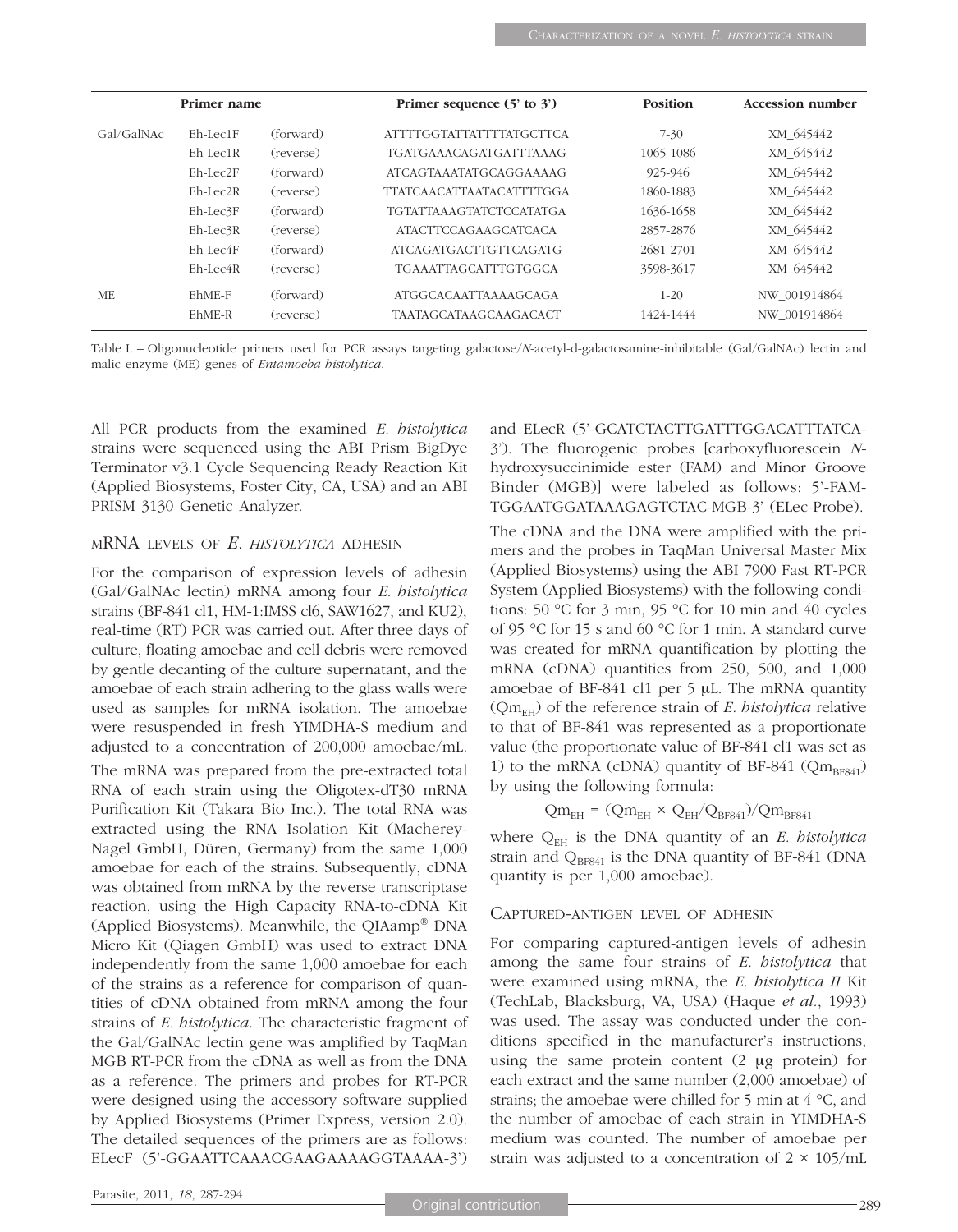after washing with Hanks' balanced salt solution twice by centrifugation  $(275 \times g, 3 \text{ min})$ . These amoebae were subjected to two freeze-thaw cycles in Hanks' solution followed by the determination of protein contents by the Bradford protein assay (Bradford, 1976). The two cycles of freeze-thawed amoebae lysates were stored in convenient volumes (1.5 mL) at - 80 °C. The amoebic extracts were adjusted to protein concentrations of 2.0 μg/mL by dilution with the accessory diluent in the kit, and the captured adhesin contents were quantified in triplicate by an enzyme immunoassay at optical density OD<sub>450 nm</sub>, using the *E. histolytica II* Kit. The captured-antigen levels of adhesin of the reference strains of *E. histolytica* relative to those of BF-841 were represented as values proportionate to the antigen level of adhesin of BF-841 cl1. The protein content per 105 amoebae of each strain was also represented as a proportionate value. In these comparisons, the proportionate value of BF-841 cl1 was set as 1.

#### ABILITY TO FORM LIVER ABSCESSES

The ability of the axenic-cultured BF-841 cl1 to form liver abscesses in Syrian hamsters was examined as described previously (Suzuki *et al.*, 2007).



Fig. 1. – Isoenzyme patterns of hexokinase (HXK) by starch gel electrophoresis (I) and isoelectric focusing (II).

#### Glucokinase: GLK; Mannokinase: MNK.

Lane 1: JSK2004 cl2 [*Entamoeba histolytica* (Eh)-like variant (*E. nuttalli*)]; Lane 2: KU27 (Eh); Lane 3: BF-841 cl1 (Eh); Lane 4: SAW755CR clB (Eh); Lane 5: HM-1:IMSS cl6 (Eh); Lane 6: AS 16 IR (*E. dispar*).

## RESULTS

The zymodeme of BF-841 cl1 was classified as XIV after being noted as having an HXK-2 with an unusual mobility, as observed in SGE and IEF analyses. The mobility of the anodic HXK-2 of BF-841 cl1 was less anodic (indicated as XIVhk2-) than the mobilities of HM-1:IMSS cl6, KU27, SAW755CR clB, and JSK2004 cl2 (*E. nuttalli*), as shown by both SGE (Fig. 1: I) and IEF (Fig. 1: II). Regarding the substrate specificity of the HXKs of the six strains of *Entamoeba* spp. to phosphorylated glucose (Fig. 1: I and II-a) and mannose (Fig. 1: II-b and II-c), the reactions of HXK-1 in substrate specific assays were substantially stronger than those of HXK-2 in all six strains (Fig. 1: I, II-a, and II-b); these are the known characteristics of recombinant HXK-1 and HXK-2 of the *E. histolytica* strain (SFL-3), as reported by Kroschewski *et al.* (2000). However, when these six strains were assayed using G6PDH II directly, without MPI and GPI, no differences in mannokinase activity were observed between the isoenzymes HXK-1 and HXK-2 (Fig. 1: II-c).

The complete 1,944-bp SSU rRNA gene nucleotide sequences of BF-841 cl1 and HM-1:IMSS cl6 (Genbank accession Nos AB608092 and X65163) were identical. Typing of the genetic polymorphisms revealed that the genotypes of locus 1-2 (AB608094) and chitinase (AB608093) in BF-841 cl1 were B and C, respectively; this was previously reported by Haghighi *et al.* (2002).

In the PCR-amplified DNA of the *SREHP* gene of BF-841 cl1, three bands were observed (data not shown), and the DNA from each of the gel-purified PCR bands was cloned and sequenced (AB608095-7). The genotype of the most cathodic DNA band in the electrophoresed agarose gel has the highest homology

|                   |                    |   | Nucleotides* | Amino acids* |     |     |
|-------------------|--------------------|---|--------------|--------------|-----|-----|
| <b>Strain</b>     | Zymodeme 1771 1810 |   |              | 2333         | 604 | 778 |
| $HM-1:IMSS$ $c16$ | $Z-II$             | C | A            | A            | Thr | Gln |
| KU27              | $Z-II$             | C | A            | A            | Thr | Gln |
| SAW1627           | $Z$ -II $\alpha$ - | C | A            | A            | Thr | Gln |
| SAW755CR clB      | Z-XIV              | A | G            | G            | Ala | Arg |
| BF-841 cl1        | Z-XIVhk2-          | A | G            | G            | Ala | Arg |
| KU2               | Z-XIX              | C | G            | A            | Ala | Gln |

\* The reference sequence data of HM-1:IMSS cl6 (XM\_645442) strain is represented as numbers at variable positions in the heavy subunit of Gal/GalNAc lectin.

Table II. – Polymorphic sites of the sequences of Gal/GalNAc lectin (heavy subunit) in BF-841 cl1 and reference strains possessing four different types of zymodemes of *Entamoeba histolytica*.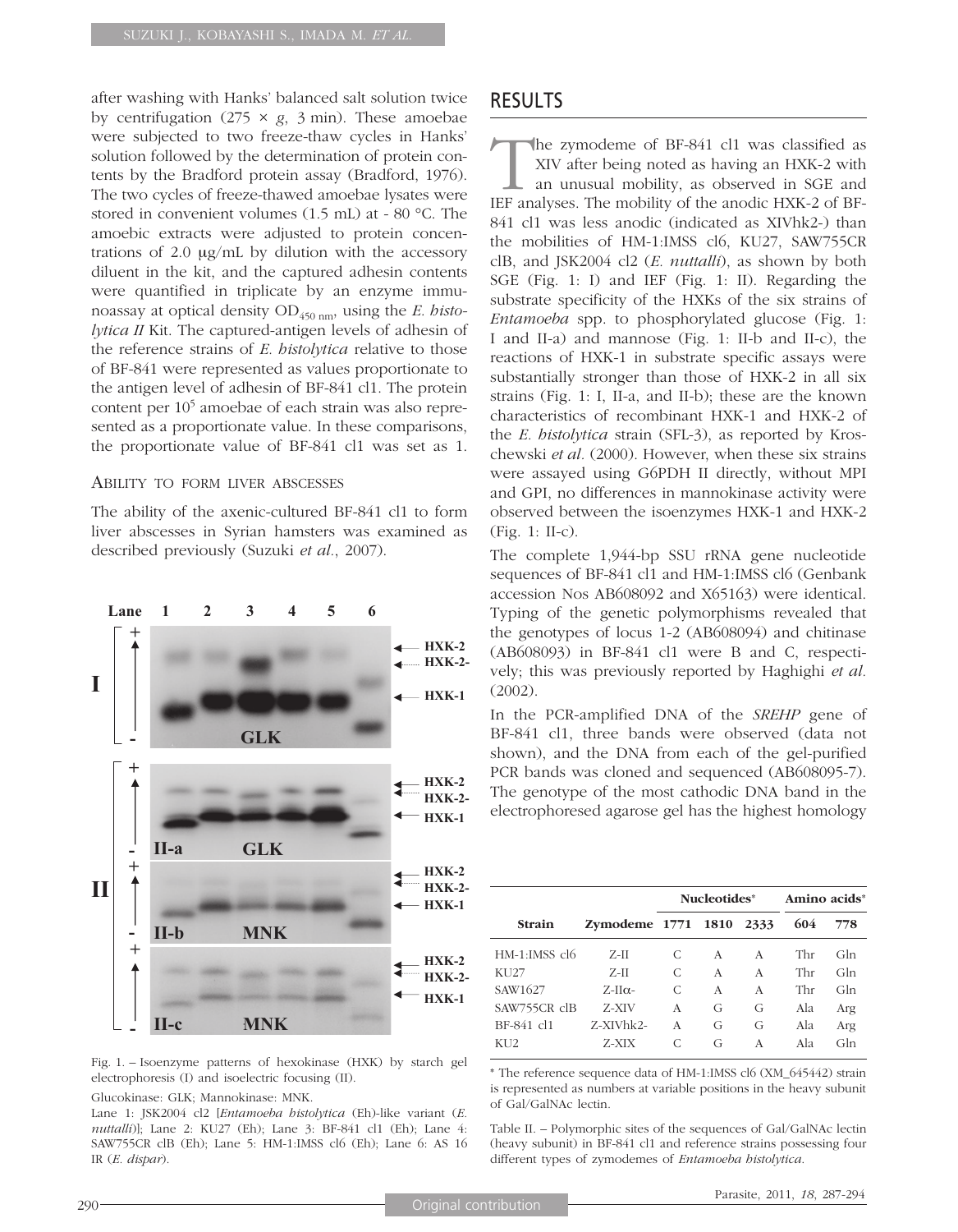with the genotype A observed in KU27; the nucleotide base sequences of the other two bands were different from all other known genotypes (Fig. 2).

The nucleotide base and amino acid sequence analyses of Gal/GalNAc lectin (heavy subunit) of BF-841 cl1 revealed that both sequences of BF-841 cl1 were identical to that the corresponding sequences in SAW755CR clB but were different from those of the four strains possessing different zymodemes (Table II).

The nucleotide base sequence homology of the HXK-1 of BF-841 cl1 (AB608087) was identical to the reference sequence of HM-1:IMSS (XM\_648528), which in turn, is the same as those of SAW1627, SAW755CR clB, and KU2. However, in the sequence of the HXK-2 of BF-841 cl1 (AB608088), eight base substitutions were present, as compared to that of HM-1:IMSS (XM\_650873). The base substitutions corresponded to the four positions of substitutions in the amino acid sequence. The theoretical isoelectric point (p*I*) of HXK-2 of BF-841 cl1 was 5.19 and those of others were 5.14 (Table III). For the *GPI* gene nucleotide base and GPI amino acid sequences, two alleles (allele-1 and allele-2) have been identified in each of the representative strains with four different zymodemes [Z-II (HM-1:IMSS cl6), Z-II $\alpha$ - (SAW1627), Z-XIV (SAW755CR clB), and Z-XIX (KU2); Razmjou *et al.*, 2006]. The amino acid sequence of allele-1 of BF-841 cl1 was identical to that of allele-1 of SAW755CR clB; these two strains also had the same theoretical p*I* for their GPI isoenzyme bands. However, compared to the sequence of allele-2 of SAW755CR clB, allele-2 of BF-841 cl1 contained two amino acid substitutions-glycine at position 438 and cysteine at position 449 were substituted with glutamic acid and arginine, respectively (Table IV).



Fig. 2. – Schematic representation of polymorphisms in the repeat-containing regions of SREHP of the BF-841 cl1, KU27, and HM-1:IMSS cl6 strains of *E. histolytica*.

The nucleotide (bottom) and deduced amino acid (top) sequences of the repeats are shown below.

|                 |               | Nucleotides* |   |   |   |   |   |   |              |                                      |     | <b>Theoretical</b>  |            |         |       |              |
|-----------------|---------------|--------------|---|---|---|---|---|---|--------------|--------------------------------------|-----|---------------------|------------|---------|-------|--------------|
| <b>Strain</b>   | Zymodeme      |              |   |   |   |   |   |   |              | 509 716 721 723 724 739 740 741 1062 |     | 239 241 242 247 354 |            |         |       | $\mathbf{p}$ |
| HM-1:IMSS cl6   | Z-II          |              |   | G | T | A | T | A |              | G                                    |     | Ala Asp             | - Ile      | Tvr Met |       | 5.14         |
| <b>KU27</b>     | $Z-II$        |              |   | G |   | А |   | A | T            | G                                    |     | Ala Asp             | Ile        | Tvr     | Met   | 5.14         |
| SAW1627         | $Z-II\alpha-$ |              | C | G |   | А |   | А |              | C                                    |     | Ala Asp             | Ile        | Tvr     | - Ile | 5.14         |
| SAW755CR clB    | Z-XIV         | $\mathsf{C}$ | C | G |   | А |   | А | T.           | G                                    | Ala | Asp                 | - Ile      | Tyr     | Met   | 5.14         |
| BF-841 cl1      | $Z-XIVhk2-$   |              | G | C | A |   | C | T | $\mathsf{C}$ | G                                    | Gly | Gln                 | Phe        | Leu     | Met   | 5.19         |
| KU <sub>2</sub> | Z-XIX         |              |   | G |   | A |   | А |              | G                                    | Ala | Asp                 | <b>Ile</b> | Tvr     | Met   | 5.14         |

\* The reference sequence data of HM-1:IMSS cl6 (XM\_650873) strain is represented as numbers at variable positions in the hexokinase-2 gene. Polymorphic sites are highlighted in gray.

Table III. – Polymorphic sites of hexokinase-2 sequences in BF-841 cl1 and reference strains possessing four different types of zymodemes of *Entamoeba histolytica*.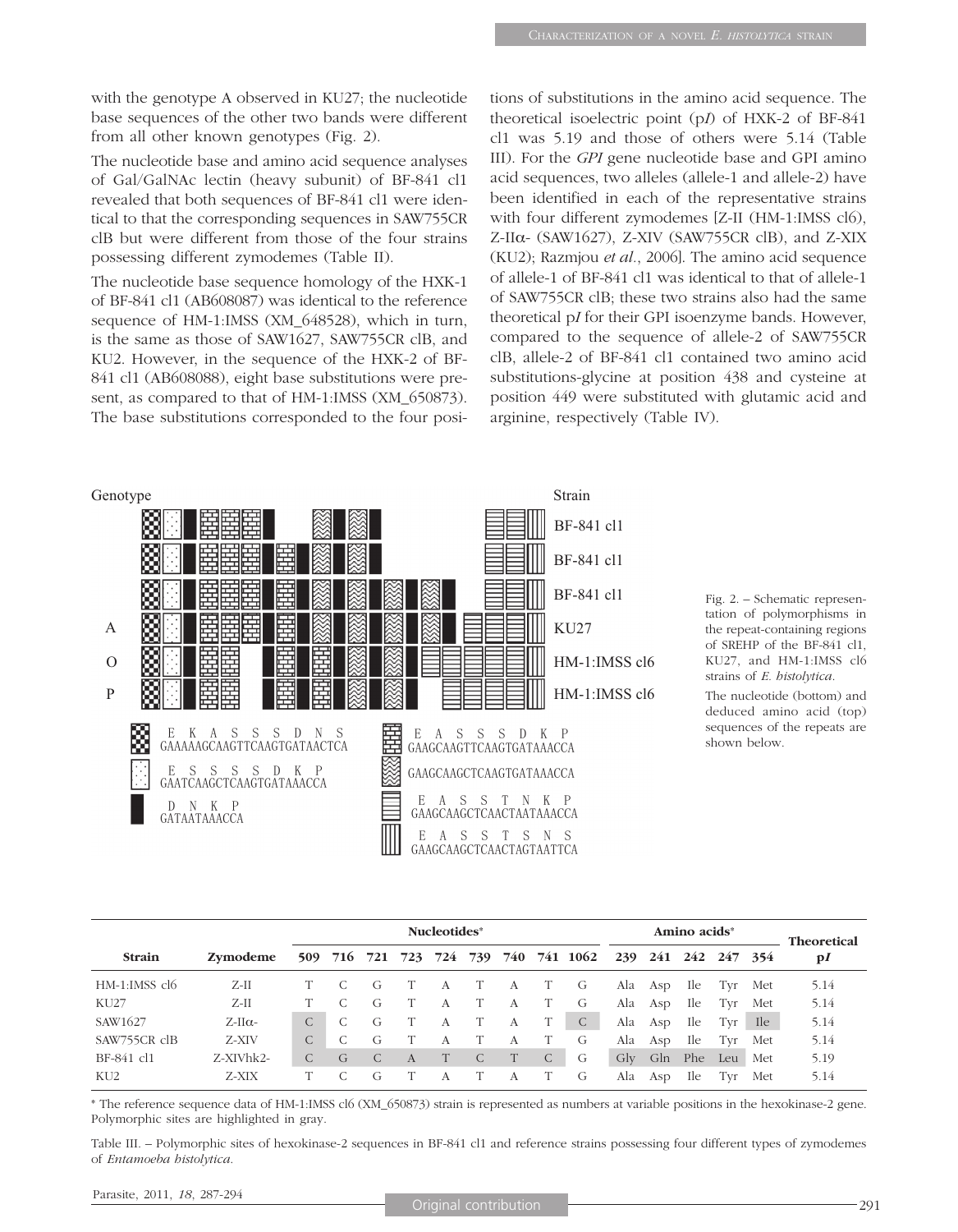| <b>Allele</b>               |              |               | Nucleotides* |               |               |               |                |              |               |               |    | Amino acids <sup>*</sup> |           |            | <b>Theoretical</b> | Accession |
|-----------------------------|--------------|---------------|--------------|---------------|---------------|---------------|----------------|--------------|---------------|---------------|----|--------------------------|-----------|------------|--------------------|-----------|
| <b>Strain</b>               | No.          | Zymodeme      | 42           | 94            | 432           | 582           | 741            | 753          |               | 825 1313 1345 |    | 32                       | 438       | 449        | $\mathbf{p}$       | number    |
| $HM-1:IMSS$ $c16$           |              | $Z-II$        | A            | G             |               |               |                | A            | A             | G             | C  | Glu                      | Gly       | Arg        | 6.84               | AB217859  |
| $HM-1:IMSS$ cl <sub>6</sub> | 2            | $Z$ -II       | G            | G             |               |               | $\mathsf{A}$   | $\mathsf{A}$ | G             | G             | C. | Glu                      | Glv       | Arg        | 6.84               | AB217860  |
| SAW1627                     |              | $Z-II\alpha-$ | G            | G             |               | T             | $\mathsf{A}$   | $\mathsf{A}$ | G             | G             |    | Glu                      | Gly       | Arg        | 6.84               | AB217861  |
| SAW1627                     | 2            | $Z-II\alpha-$ | A            | $\mathcal{C}$ |               |               |                | A            | A             | G             | C  | Gln                      | Glv       | Arg        | 7.04               | AB217862  |
| SAW755CR clB                |              | Z-XIV         | $\mathsf{G}$ | $\mathcal{G}$ | $\mathcal{C}$ | $\mathcal{C}$ | $\mathbf{A}$   | T            | $\mathcal{G}$ | G             |    | Glu                      | $\rm Glv$ | <b>Cys</b> | 6.69               | AB217863  |
| SAW755CR clB                | 2            | Z-XIV         | $\mathsf{A}$ | $\mathcal{G}$ | $\mathcal{C}$ | $\mathcal{C}$ |                | $\mathsf{A}$ | $\mathsf{A}$  | $\mathcal{G}$ | T  | Glu                      | Glv       | <b>Cys</b> | 6.69               | AB217864  |
| BF-841 cl1                  | $\mathbf{1}$ | Z-XIVhk2-     | $\mathsf{G}$ | $\mathcal{G}$ |               |               | $\overline{A}$ |              | $\mathcal{G}$ | $\mathcal{G}$ |    | Glu                      | Glv       | <b>Cys</b> | 6.69               | AB608089  |
| BF-841 cl1                  | 2            | Z-XIVhk2-     | $\mathsf{A}$ | $\mathcal{G}$ | $\mathcal{C}$ |               | T              | $\mathsf{A}$ | $\mathsf{A}$  | $\mathsf{A}$  | C  | Glu                      | Glu       | Arg        | 6.69               | AB608090  |
| KU <sub>2</sub>             |              | Z-XIX         | G            | G             |               | T             | A              | A            | G             | G             | C  | Glu                      | Gly       | Arg        | 6.84               | AB217865  |
| KU <sub>2</sub>             | 2            | Z-XIX         | G            | G             |               |               | A              |              | G             | G             |    | Glu                      | Gly       | <b>Cys</b> | 6.69               | AB217866  |

\* The reference sequence data of HM-1:IMSS cl6 (AB217859) strain of *E. histolytica* is represented as numbers at variable positions in the GPI gene. The rows for SAW755CR clB and BF-841 cl1 present approximate zymodemes are highlighted in gray.

Table IV. – Polymorphic sites of glucose phosphate isomerase (GPI) in BF-841 cl1 and reference strains possessing four different types of zymodemes of *Entamoeba histolytica*.



Fig. 3. – Proportionate values among four examined strains of *Entamoeba histolytica* for the levels of the following: mRNA of the galactose/ *N*-acetyl-d-galactosamine-inhibitable lectin gene (adhesin) per a fixed number of amoebae, captured antigen of adhesin per a fixed amount of amoebae protein, and protein content per a fixed number of amoebae.

In the *PGM* gene nucleotide base sequence of BF-841 cl1, one base substitution was present, as compared to that of HM-1:IMSS (XM\_651929)-adenine at position 963 was substituted with guanine; no substitution was present in the amino acid sequence. However, the PGM sequence of BF-841 cl1 (AB608091) was identical to those of SFL-3 (Y14444), SAW1627, SAW755CR clB, KU2, and KU27. The *ME* gene nucleotide base sequences of BF-841 cl1 (AB608098), SAW1627, SAW755CR clB, and KU2 were identical to that of HM-1: IMSS (NW\_001914864).

The proportionate values for mRNA quantity in HM-1: IMSS cl6 and KU2 were shown to be high, *i.e.* 2.71 and 2.70; similar values were observed for SAW1627 (1.06) and BF-841 cl1 (1.0). Similarly, a significant difference was observed among the values of captured-antigen levels of adhesin per 2,000 amoebae, but such a difference was not observed among the values per 2 μg protein of freeze-thawed lysates of amoebae for the four strains, as shown in Fig. 3. This pattern, where a difference was observed between the proportionate values that were based on cell numbers and those based on protein contents of the four strains, was also seen with the values for mRNA level. Hence, it was proposed that the variation is related in part to differences between the cell sizes of the different strains of amoebae. In fact, the sizes of BF-841 cl1 and SAW1627 were considerably smaller than those of HM-1:IMSS cl6 and KU2 (data not shown).

The ability of BF-841 cl1 to form amoebic liver abscesses in Syrian hamster was confirmed; the weights of the abscesses reached  $\sim$  3,000-4,000 mg six days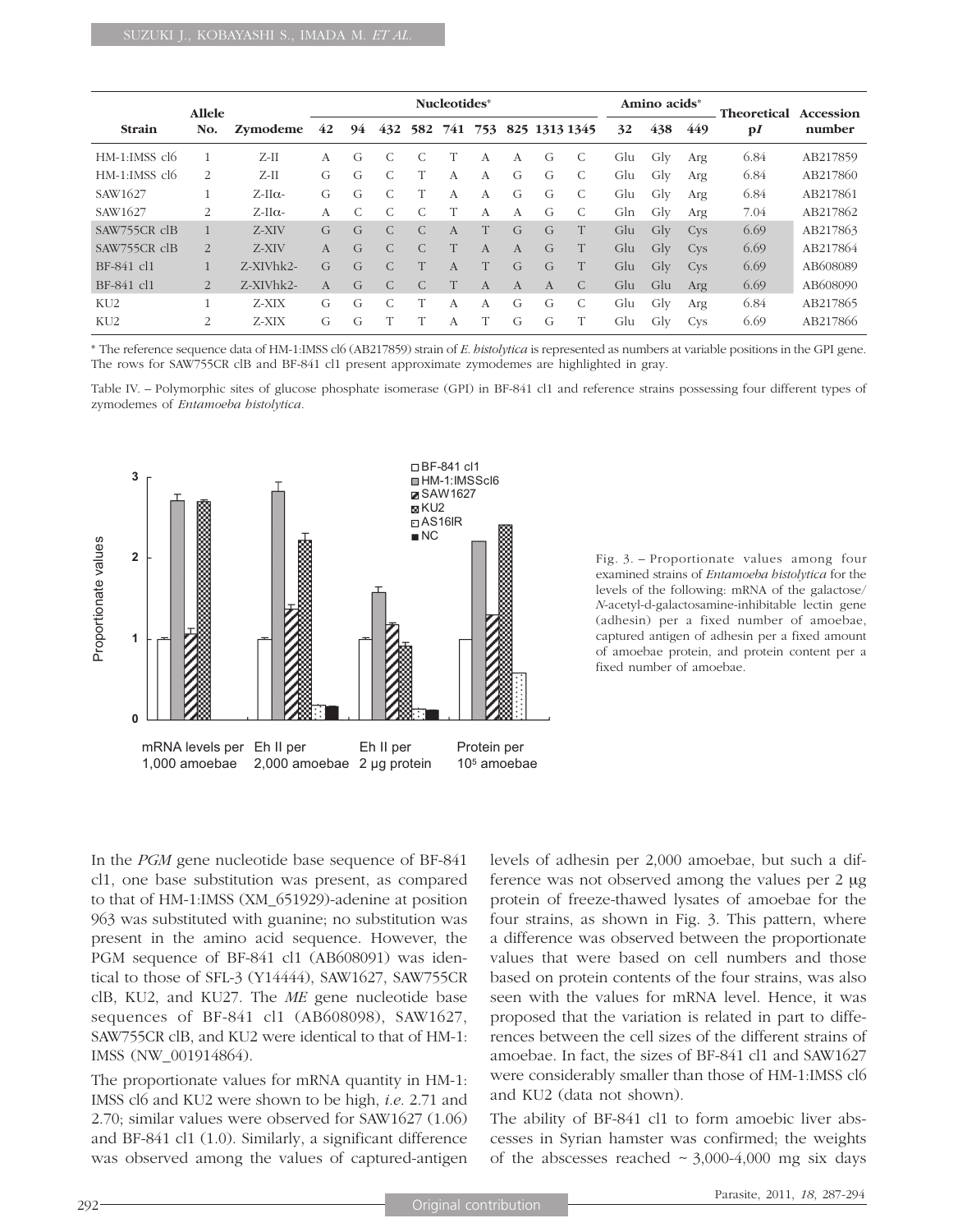after inoculation with amoebae, which were in the same range as the abscesses formed by the reference virulent strain (HM-1:IMSS cl6, data not shown).

## **DISCUSSION**

In the present study, a novel variation in the electrophoretic mobility of HXK-2 of *E. bistolytica* was found in an isolate (BF-841 cl1) that originated in Africa. Further investigation revealed that BF-841 cl1 trophoretic mobility of HXK-2 of *E. histolytica* was found in an isolate (BF-841 cl1) that originated in Africa. Further investigation revealed that BF-841 cl1 had four amino acid substitutions in its HXK-2 gene, as compared with known reference strains of *E. histolytica* and a novel genotype of SREHP with the seldom seen triple PCR-amplified DNA bands (Haghighi *et al.*, 2003).

The existence of interspecies differences in the electrophoretic mobility of isoenzymes of HXK-1 and HXK-2 between tissue-invasive *E. histolytica* and noninvasive *E. dispar* is well documented (Sargeaunt, 1988). Ramón *et al.*, (1974) studied monosaccharide transport in *E. histolytica* and proved the existence of a specific transport system for glucose, which is a major substrate for HXK. In another study, Kroschewski *et al.* (2000) reported the differences between the characteristics of recombinant HXK-1 and HXK-2 from *E. histolytica* strain SFL-3; for example, glucose and mannose are both readily phosphorylated by HXK-1, mannose is phosphorylated at a much lower rate by HXK-2 than by HXK-1, and HXK-1 is more sensitive to inhibition by AMP and ADP than is HEX-2. Irrespective of the differences between the gene nucleotide and amino acid sequences of HXK-2 from BF-841 cl1 and other strains of *E. histolytica*, and among the six strains used in this study [four strains of *E. histolytica* and one each of *E. histolytica*-like variants (*E. nuttalli*) and *E. dispar*)], the reactions of HXK-1 and HXK-2 were similar in our IEF analyses (Fig. 1). All results were consistent with the characteristic differences between recombinant HXK-1 and HXK-2 constructed from the HXK gene nucleotide alignment of SFL-3, as described by Kroschewski *et al.* (2000). In the protein structural model of HXK-2 from BF-841 cl1 that was theoretically constructed by SWISS-MODEL (http://swissmodel. expasy.org; Arnold *et al.*, 2006; Kiefer *et al.*, 2009) based on the structures of highly homologous HXK from Schistosoma mansoni (PDB ID: 1BDG) and HXK PII of Saccharomyces cerevisiae (PDB ID: 1IG8), the active sites for ATP and glucose exhibited very similar conformations in the HXK-2 of both BF-841 cl1 and HM-1:IMSS cl6.

The mannokinase activities of HXK-1 and HXK-2 were measured to be of the same level when using the reaction mixture for glucokinase (shown in Fig. 1: IIc) because the modified M6P assay system required a considerably longer time for reaction completion than did the M6P-specific assay system. Thus, it is possible that the mannokinase activity of HXK-1 was more affected and considerably decreased by the ADP that was produced by ATP dephosphorylation in the substrate solution of the modified M6P assay system as compared to in the common M6P-specific assay system. Regarding the mannokinase activity of HXK-2, ADP did not seem to substantially affect the activity.

These results may suggest that the HXK-2 genes of these *Entamoeba* spp. have a common compensatory role for HXK-1 in ensuring adequate phosphorylation of glucose and mannose in the event that HXK-1 is inhibited by ADP or AMP.

A complete understanding of the variation of HXK-2 found in BF-841 cl1 could not be achieved in the present study, but the findings of this study suggest the interesting possibility that the source of variation was the initial enzyme of glycolysis, involving the energy metabolism of pathogenic *E. histolytica*.

Some unknown, latent minor variants of *E. histolytica* are predicted to exist. However, to date, the established axenic strains of *E. histolytica* seem to be of a closely similar heritable nature, as if they were axenized by a selective culture. Further isolation of unique variants that may not be adaptable to present axenic culture systems may require development of a new axenic culture system that is adaptable and applicable for a broad range of lumen-parasitic *Entamoeba* species.

# ACKNOWLEDGEMENTS

This work was supported by a Health Sciences<br>Research Grant-in-Aid (research project No. 016) for Emerging and Re-emerging Infectious Diseases and the Keio Gijuku Fukuzawa Memorial Fund for the Advancement of Education and Research.

# **REFERENCES**

- ARNOLD K., BORDOLI L., KOPP J. & SCHWEDE T. The SWISS-MODEL Workspace: a web-based environment for protein structure homology modelling. *Bioinformatics*, 2006, *22*, 195-201.
- BRADFORD M.M. Rapid and sensitive method for the quantitation of microgram quantities of protein utilizing the principle of protein-dye binding. *Analytical Biochemistry*, 1976, *72*, 248-254.
- CLARK C.G., KAFFASHIAN F., TAWARI B., WINDSOR J.J., TWIGG-FLESNER A., DAVIES-MOREL M.C., BLESSMANN J., EBERT F., PES-CHEL B., LE VAN A., JACKSON C.J., MACFARLANE L. & TANNICH E. New insights into the phylogeny of *Entamoeba* species provided by analysis of four new small-subunit rRNA